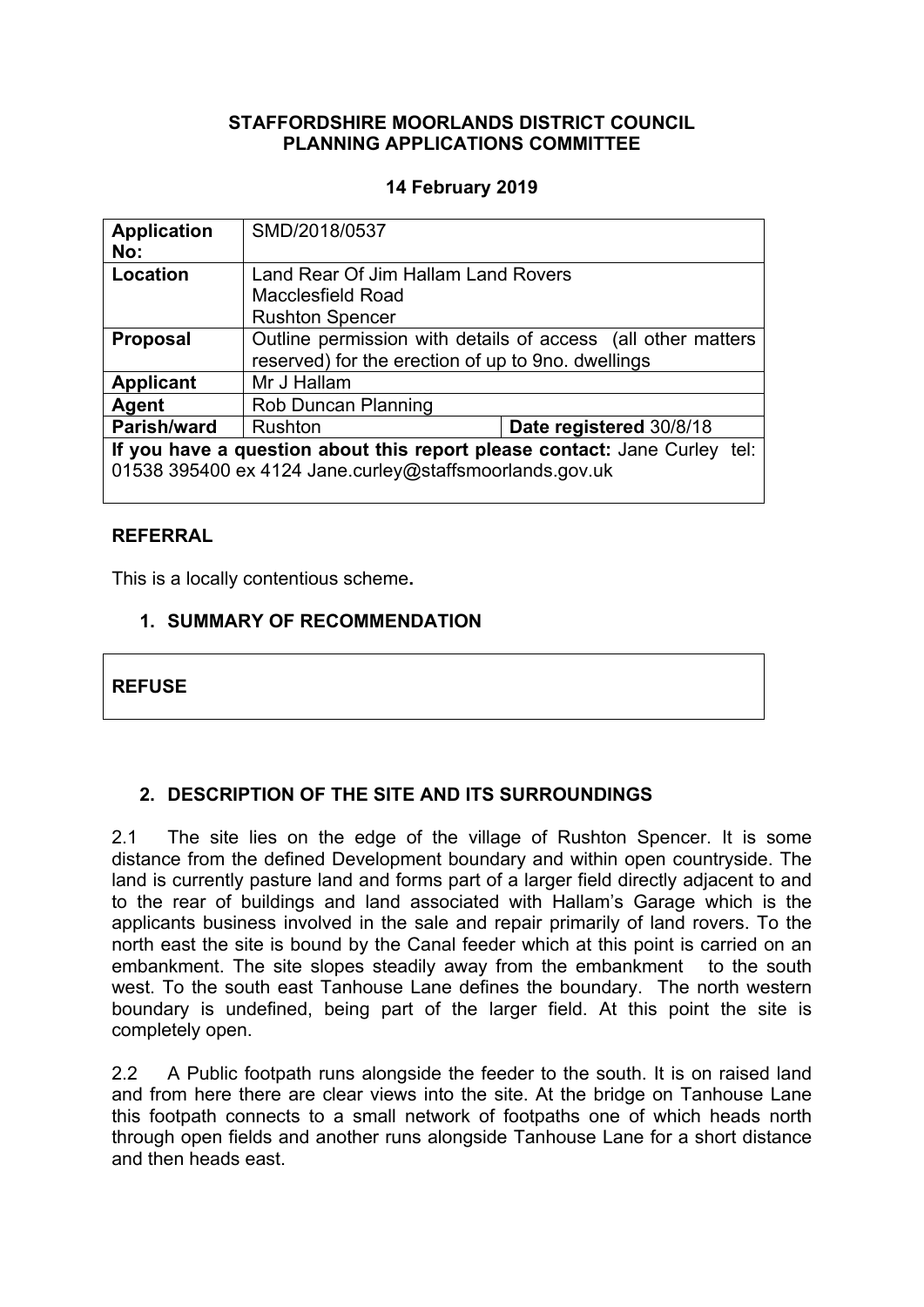# **3. DESCRIPTION OF THE PROPOSAL**

3.1 This is an outline application seeking consent for up to nine dwellings. Approval of access is also sought at this stage. Access is proposed from Tanhouse Lane which connects to the A523 Macclesfield Road.

### **Amended plans**

3.2 During the processing of the application the applicant withdrew 'Layout' from the application including the plan showing the layout of 9 dwellings, AL (0) 02A. The only matter for approval at this stage therefore being access.

3.3 The applicant did not seek pre application advice.

### **4. RELEVANT PLANNING HISTORY**

None

## **5. PLANNING POLICIES RELEVANT TO THE DECISION**

5.1 The Development Plan comprises of:

- Saved Local Plan Proposals Map / Settlement Boundaries (adopted 1998).
- Core Strategy Development Plan Document (adopted March 2014)

### Staffordshire Moorlands Local Plan (1998)

5.2 Development boundaries within the 1998 Adopted Local Plan are still in force until such time as they are reviewed and adopted through the site allocations process. Following consultation last year a Preferred Options Site Allocation DPD is currently out for consultation.

## Adopted Staffordshire Moorlands Core Strategy DPD (26th March 2014)

5.3 The following Core Strategy policies are relevant to the application:-

- **SS1 Development Principles**
- SS1a Presumption in Favour of Sustainable Development
- SD1 Sustainable Use of Resources
- SD3 Carbon-saving Measures in Development
- **SD4 Pollution and Flood Risk**
- SS6C Rural area strategy
- **DC1 Design Considerations**
- C1 Creating Sustainable Communities
- NE1 Biodiversity and Geological Resources
- **T1 Development and Sustainable Transport**
- **T2 Other Sustainable Transport Measures**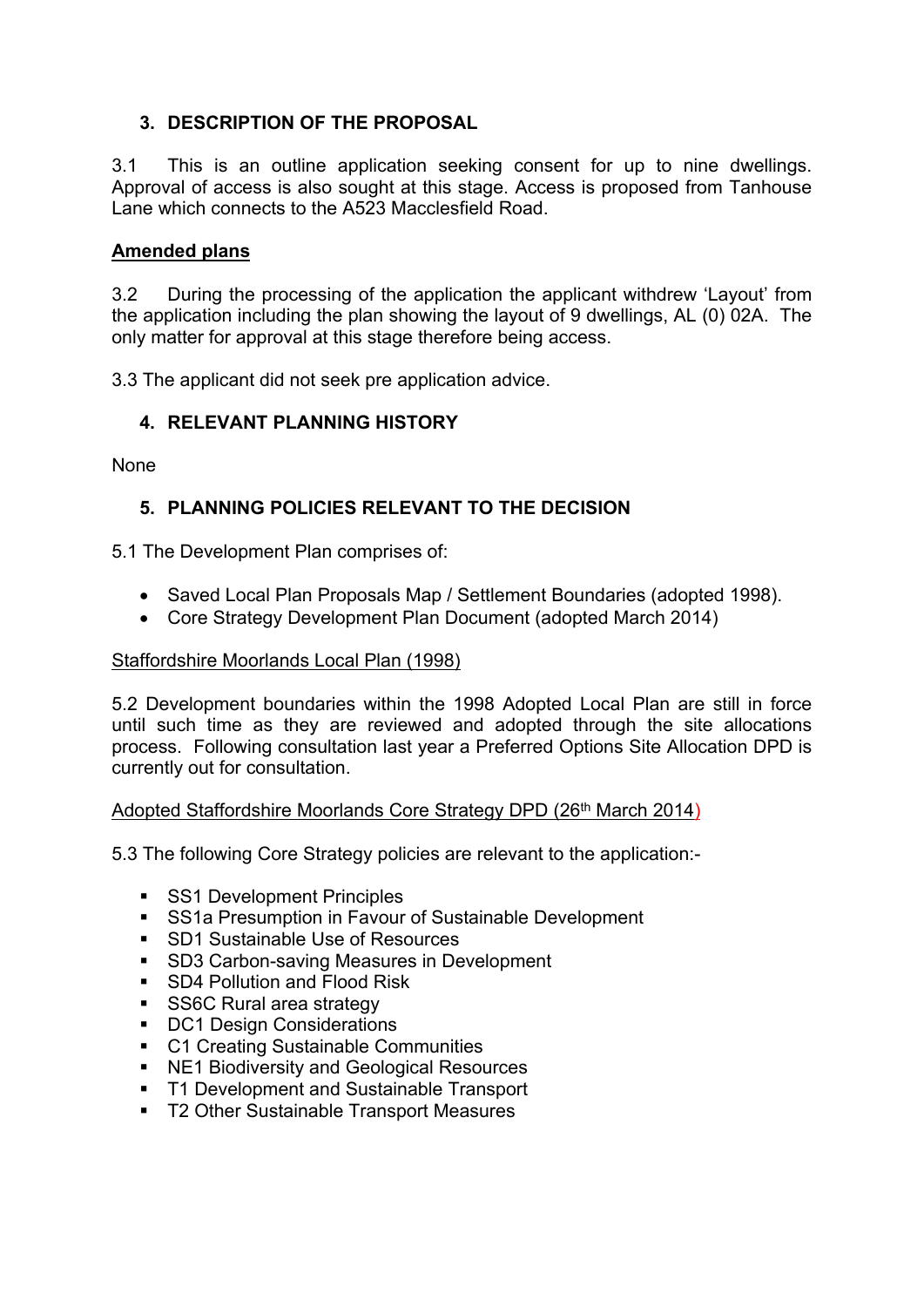#### Local Plan process

5.4 The Council agreed to publish the Local Plan Submission Version for representations in February 2018. At this point, the Council agreed that the Local Plan was "sound". Formal representations were then invited from residents, businesses and other stakeholders to provide them with the opportunity to support or challenge the soundness or legal compliance of the Local Plan. This stage in the process followed three previous public consultations since 2015 which had informed the preparation of the Local Plan alongside a comprehensive evidence base.

5.5 In June 2018, the Council subsequently agreed to submit the Local Plan Submission Version to the Secretary of State for examination. An examination in public was held in November 201 in order to determine whether the Local Plan is sound and legally compliant. Subject to the findings of the appointed inspector, the Local Plan is expected to be adopted in 2019. At his point, it will supersede the adopted Core Strategy and become part of the statutory development plan for the District.

5.6 In this context, the Council's position on the weight to be given to the policies contained in the Local Plan Submission Version in terms of the three criteria set out in Paragraph 48 of the NPPF is as follows:

5.7 The stage of preparation – the Local Plan is now at an advanced stage of preparation as the Council has submitted the plan and the examination in public has now taken place

5.8 The extent to which there are unresolved objections to relevant policies – this varies depending on the policy in question. The Officer Comments section of this report identifies the level of outstanding objections to each policy and recommends the amount of weight to be given to them at this stage in the process

5.9 The degree of consistency of policies with the NPPF – given that the Council has submitted a Local Plan that it considers to be sound, all policies are deemed to be consistent with the NPPF.

### Emerging Policies

The following policies are considered to be relevant to this application:

Policy SS1 Development Principles

Policy 1a Presumption in favour of sustainable development

SS2 Settlement Hierarchy

SS9 Smaller Villages Area Strategy

SS10 Other Rural Areas Strategy

SD4 Pollution and Water quality

SD5 Flood Risk

H1 New Housing Development

DC 1 Design Considerations

DC 3 Landscape and Settlement Setting

NE1 Biodiversity and Geological Resources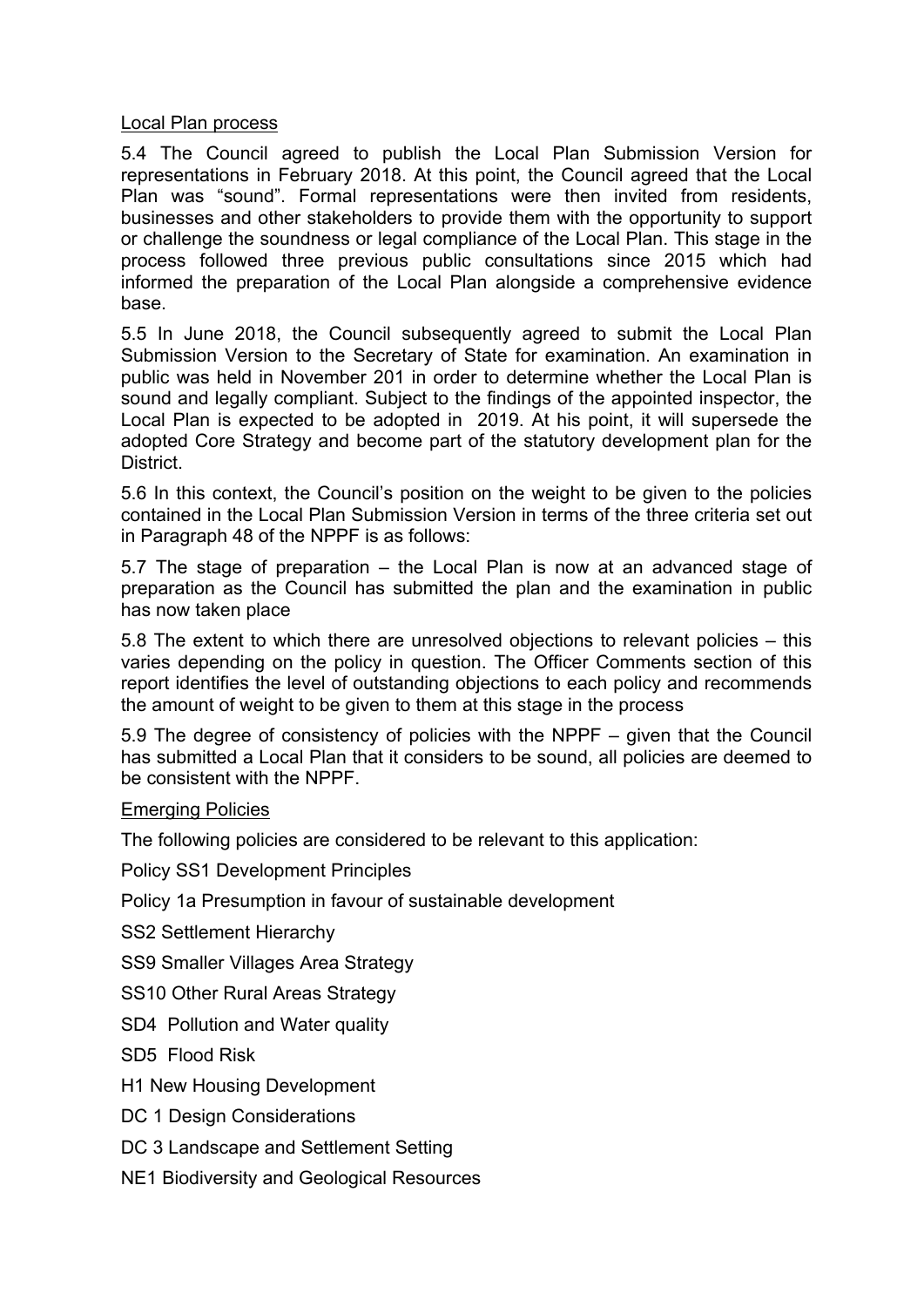### T1 Development and Sustainable Transport

### National Planning Policy NPPF

National Planning Policy Guidance

### **6. CONSULTATIONS CARRIED OUT**

Press Notice expiry date: 10<sup>th</sup> October 2018 Site Notice expiry date: 8<sup>th</sup> November 2018

Local residents have been notified by letter. Six households and the Rushton Neighbourhood Plan Team have objected to the application on the following grounds

- This doubles the actual need for Rushton as per the SMDC plan
- No provision for affordable homes is made
- No provision for bungalows which is a priority for the village
- Tanhouse Lane serves 4 dwellings not 2 as noted by the applicant
- Tanhouse Lane is single track and already dangerous to enter and exit with limited visibility
- No Drainage scheme is shown and no mention of existing septic tanks which are on the application site.
- Collection of bins has not been adequately considered
- Removal of the wall by Horsecroft Cottage will not improve visibility as the property is too close the road
- Construction vehicles will cause major problems on the single track road
- The proposed plans would significantly harm the open space aspect of the village.
- This plan will not enhance community vitality or meet social and economic needs.
- existing drainage runs under the A 523 and into eventually into the beck which runs through the field alongside Mill Lane and under Dye House Lane. This field regularly floods as does Dye House Lane. Any further water directed into this beck is going to cause even worse problems. The "shoe-horning" of more water into this beck is going to make this type of incident more prevalent and is unacceptable.
- There is no shop in the village
- This development with others in the village will overwhelm the facilities available. The school for example is now at capacity and public transport is very limited
- Tanhouse Lane would not be a safe road to walk along as there is no footpath
- Two cars cannot enter or leave Tanhouse Lane ; it is too narrow
- Large vehicles currently have to reverse up Tanhouse Lane as there are no turning facilities
- There is a weight restriction on the bridge at the top of Tanhouse Lane
- More traffic on Tanhouse Lane would have devastating consequences in an emergency. The land does not have the capacity for more traffic
- Main water supplies, electivity/telephone supplies and drains to other properties cross this line and must be safeguarded.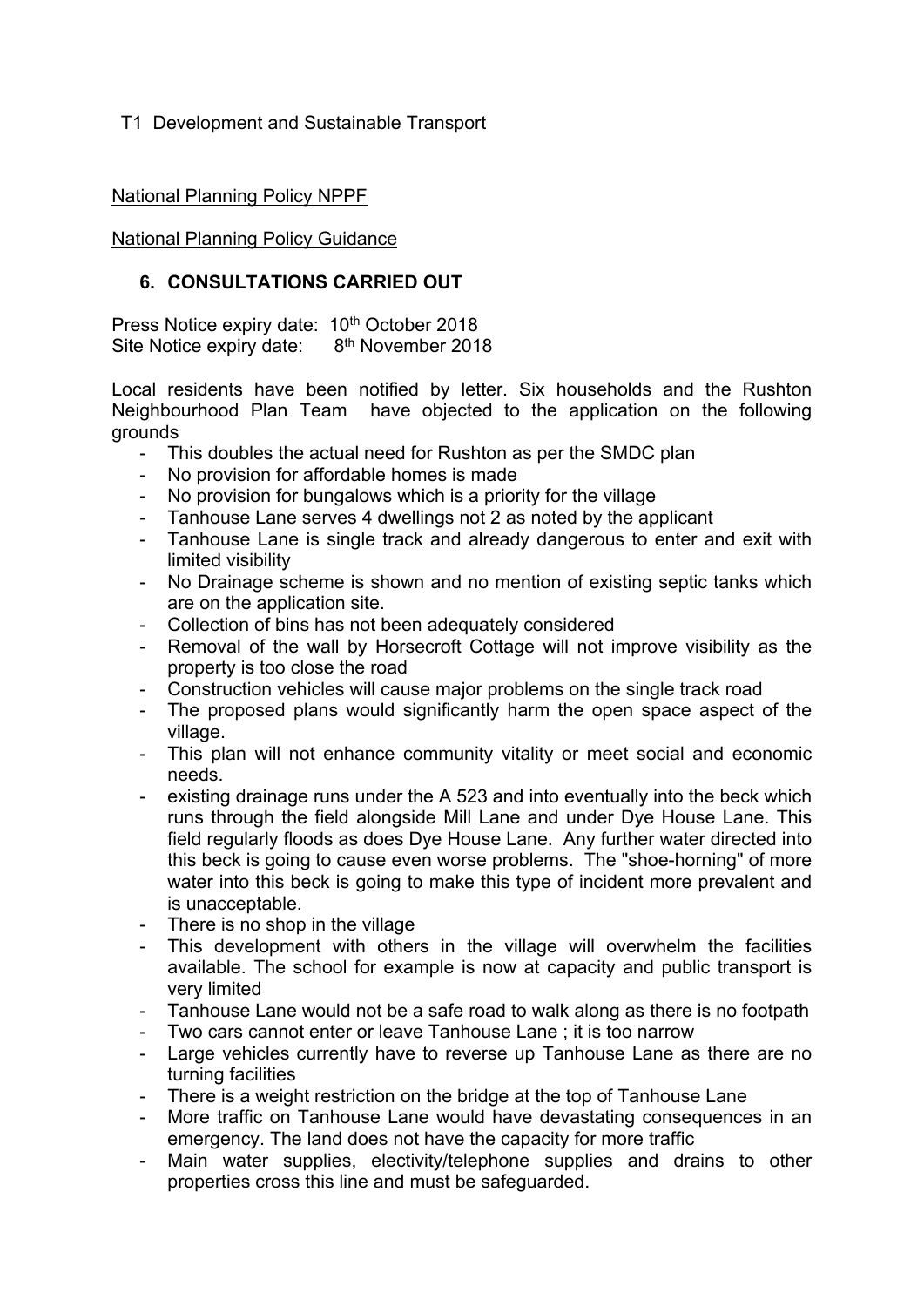- Tanhouse Lane is used daily by pedestrians and ramblers
- Loss of view
- Negative impact on the existing open landscape
- Rushton has a surplus of un sold houses on the market which can meet the requirements
- It is contrary to Policy SS6B
- Tanhouse Lane regularly floods

### **Parish Council**

Members of Ruston Parish Council strongly object:-

- Dislike the tight entrance and exit onto a single track road
- Tight layout of dwellings, excessive for the village
- Too many for the site, too dense
- 18 vehicles extra using this track against green policy
- Concerns re drainage
- Directly opposite Station Lane, both poor junctions
- 10 car park spaces for 9 houses
- Disposal of foul service water?
- Waste disposal vehicle would not enter the site. All large vehicles reverse into the La ne
- How would fuel, oil deliveries access the site?
- Septic tank located in Tan House garden
- What would happen to existing septic tank arrangements which are based on this site?
- No pavements in Tanhouse La ne for pedestrians

Plans under current and recent consideration show 21 extra dwellings in the Parish. This is a 10% increase in our village. The S.M.D.C. current plan recommends that Rushton has 4 - 8 new dwellings by 2023.

### **Local Highway Authority**

No objection subject to conditions to secure visibility splays, off site works to widen Tanhouse Lane , parking and turning areas and access for refuse vehicles. Advise that existing visibility at Tanhouse Lane/A523 junction is poor. This application proposes an improvement in visibility conditioned to meet current standards. this will also be an improvement for existing users of Tanhouse Lane. Visibility is stated on the drawing as being 61046 in each direction. Set back distance is not stated. Visibility required at this junction is 2.4m x 120m as conditioned above. This can be achieved within land under the applicants control or highway land. The layout as proposed is not adoptable. However, conditions have been recommended to provide a turning area for refuse vehicles using the access to the development which could potentially be adoptable, and storage area for bins for use on collection day. As there is no footway on Tanhouse Lane, a footway within the site is not required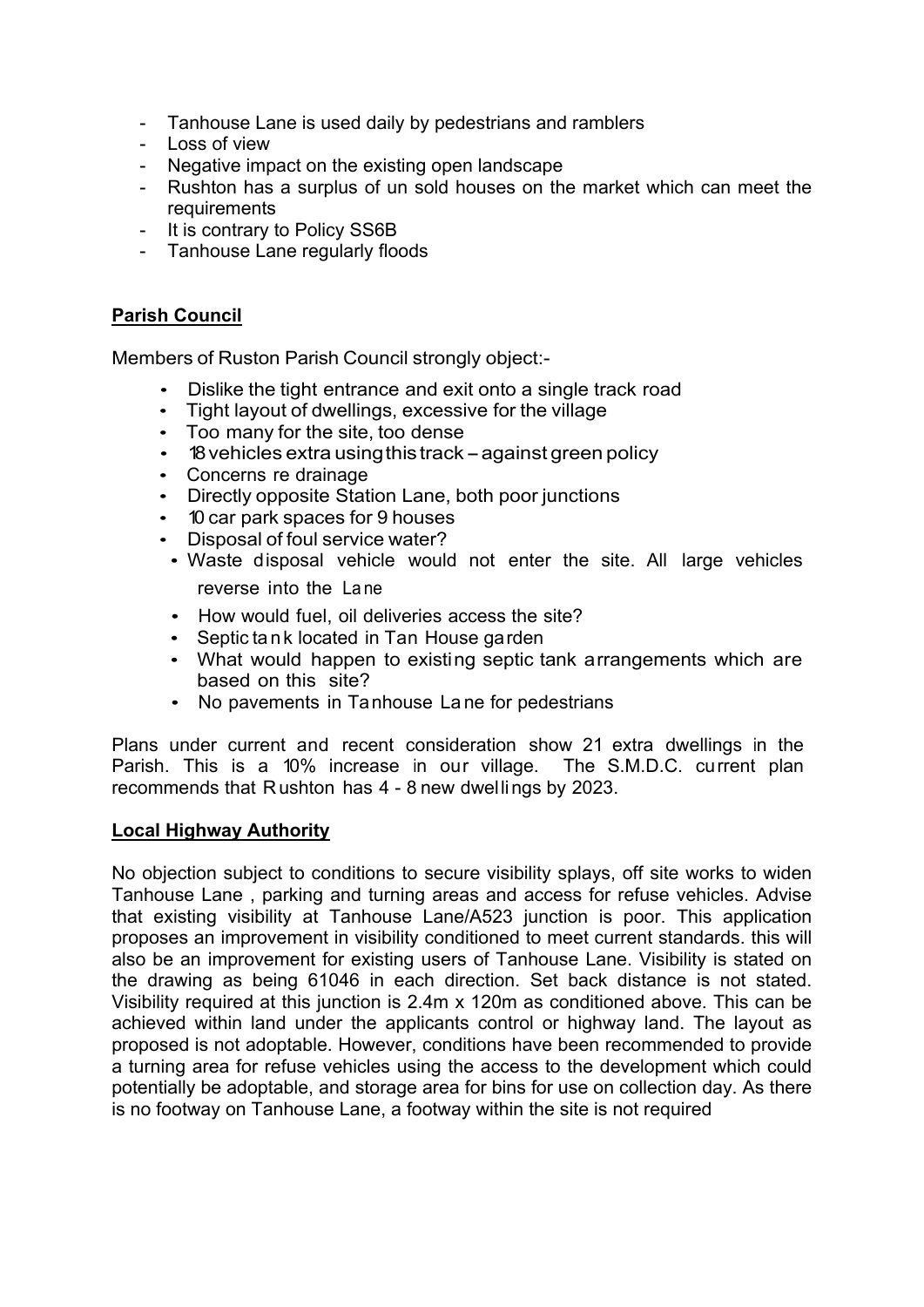### **Environmental Health Officer**

Objects due to insufficient information supplied to assess its suitability with regard to the local water regime (drainage / flooding etc) and amenity of the proposed unity (noise).

There is a history of drainage problems (both foul and surface), high water table and surface water flooding in the area yet the applicant has not included any information on how they intend to deal with these issues. In addition the land is in a source protection zone (outer) for the protection of drinking water, so consultation should be also sought from the Environment Agency.

With regard to noise there is no advice provided with the application on noise impacts from the highway and the car showroom/garage. Additionally there is no scheme for sound insulation to ensure that properties are built to current sound insulation standards. A Noise Assessment prior to development should be submitted

### **Canals and Rivers Trust**

The application site lies immediately adjacent to the Dane Feeder Channel which is owned by the CRT. This is a feeder channel originally designed to transfer water from the River Dane to Rudyard Reservoir which in turn provides a water supply to the Cauldon Canal.

The channel is carried on an embankment where adjacent to the application site. Express concern that development close to the feeder embankment could adversely affect the stability of the embankment and thus the integrity of the feeder and request a condition to require a Construction Method Statement fro any work within 20m of the embankment and the removal of permitted development for those dwellings shown on the layout adjoining the north east boundary

In respect of drainage suggest a condition to secure the details. Advise that any discharges to the feeder require consent of the CRT.

In respect of biodiversity recommend a condition to protect the trees and hedges on the north east boundary of the site given their positive contribution to the biodiversity value of the feeder as a wildlife habitat

### **United Utilities**

The proposed development is located within the Rushton Spencer drinking water catchment which is a designated Safeguard Zone. The developer should have due regard to this, in particular with regard to foul water disposal.

United Utilities has abstraction boreholes used for public water supply in the vicinity of this application which could be affected. The prevention of pollution to drinking water supplies is critical.

Refer to the EA's position statements with regard to their approach to managing and protecting groundwater.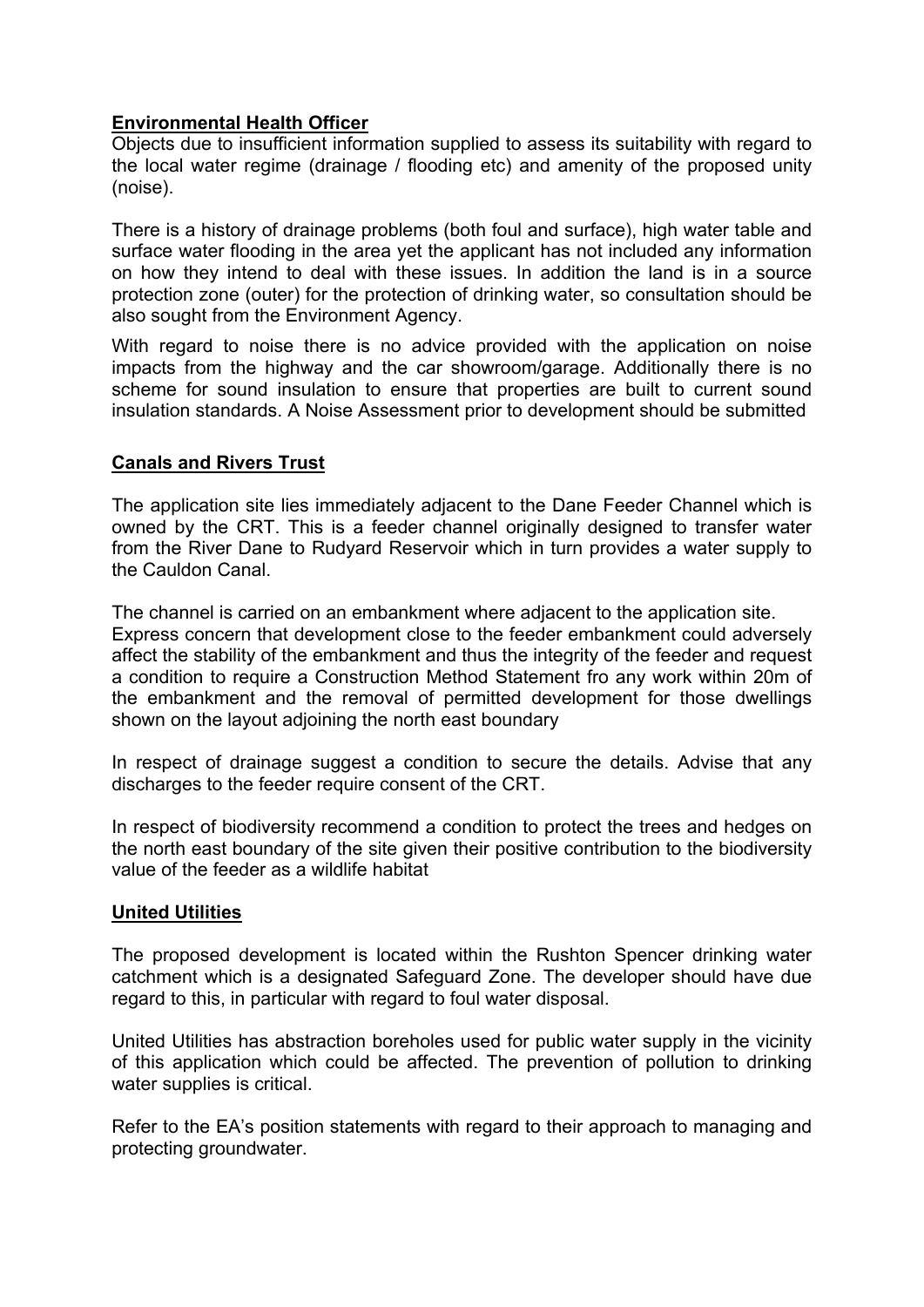United Utilities do not provide water/wastewater services in this area and therefore have no further comments to make. Where United Utilities' assets exist, the level of cover to the water mains and public sewers must not be compromised either during or after construction.

It is the applicant's responsibility to demonstrate the exact relationship between any United Utilities' assets and the proposed development.

#### **Severn Trent Water**

No objection subject to the imposition of a condition requiring the submission and approval of a drainage scheme

### **Local Lead Flood Authority**

As this is classed as a minor development and as a non –statutory consultee have no comment to offer

### **Environment Agency**

Object on the grounds that the location of the proposal represents an unacceptable use of land because it is likely to result in a significant risk to groundwater resources from which supplies of potable water are obtained. The applicant has not supplied adequate information to demonstrate that the risks posed to groundwater can be satisfactorily managed. Groundwater is particularly sensitive in this location because the proposed development site:

- is within a groundwater Source Protection Zone 2 for a nearby public water supply abstraction
- is within a groundwater Safeguard Zone
- is located upon Principal aquifer

Source Protection Zones and Safeguard Zones are designated to identify the catchment areas of sources of potable water (that is high quality water supplies usable for human consumption) and show where they may be at particular risk from polluting activities on or below the land surface. To ensure development is sustainable, applicants must provide adequate information to demonstrate that the risks posed by development to groundwater can be satisfactorily managed. In this instance the applicant has failed to provide this information and the EA considers that the proposed development may pose an unacceptable risk of causing a detrimental impact to groundwater quality because:

No information has been provided with respect to the proposals for foul and surface water drainage from the site. Given that the site is located in a highly sensitive area and is within a groundwater Safeguard Zone, these details are required to ensure that the development does not present an unacceptable risk to groundwater and the nearby public water supply. Advise that their objection will be maintained until in receipt of a satisfactory risk assessment that demonstrates that the risks to groundwater posed by this development can be satisfactorily managed. The applicant will also need to provide a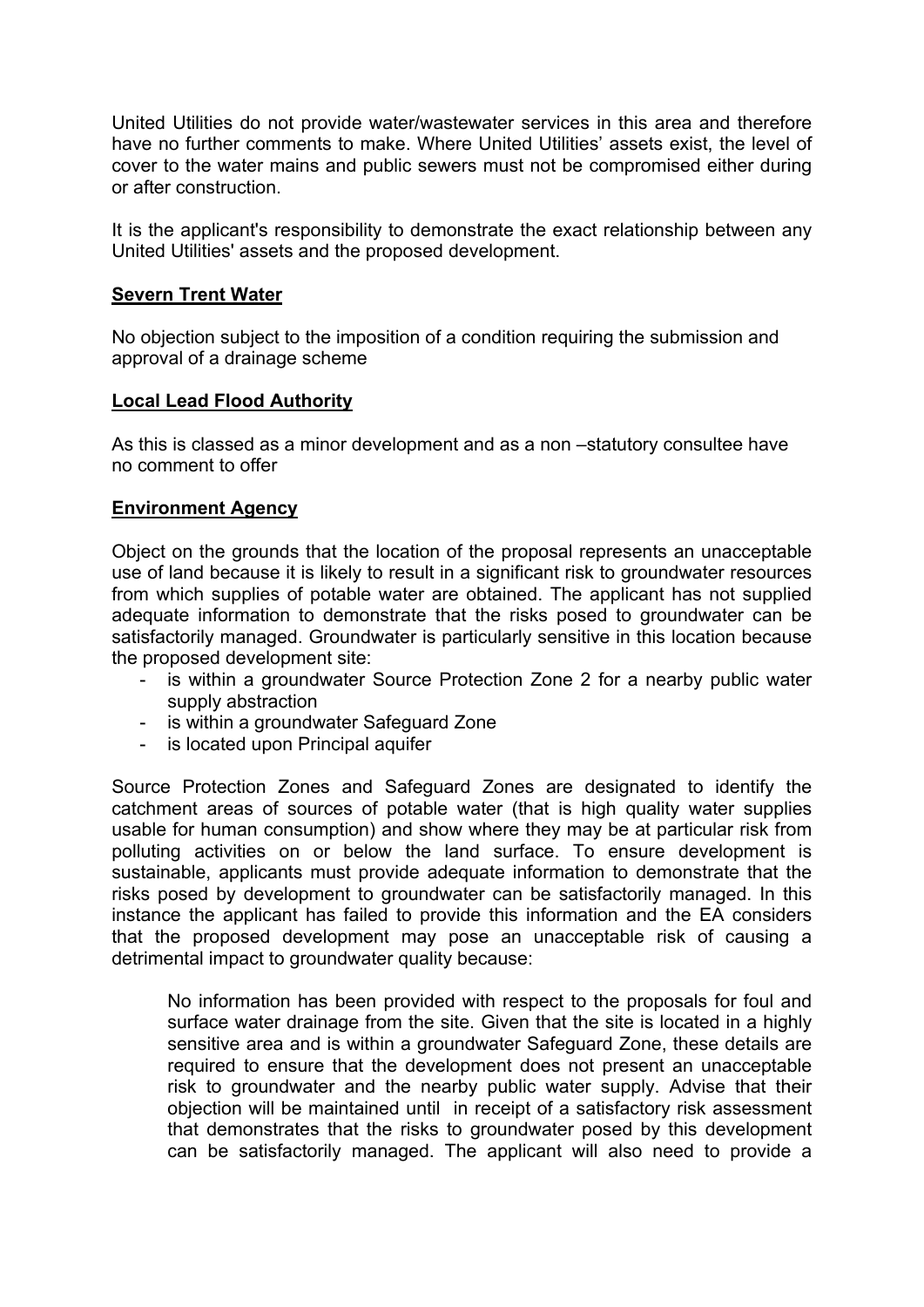detailed drainage plan demonstrating that there will be no discharge to ground from the development.

# **Council for the Protection of Rural England**

Object on grounds of loss of greenfield land and inappropriate and unsustainable development, in a rural village location. Having reviewed the outline plans we do not consider the density and layout of the proposal reflects or accords with the village location and therefore would be a significant departure from the character of the area, on an open greenfield site. We have concerns that a decision in favour of this type of development would set an unwelcome precedent for future developments on greenfield land, in rural and small village locations, eroding their character and that of the countryside. We note and fully share the concerns and objections raised by the Parish Council, Rushton Neighbourhood Plan team and Local Residents. In particular, we share the detailed objections raised regarding issues of flooding on site, lack of drains and services provision in the village, transport and access issues and the lack of long-term local employment benefits. We respectfully request a decision to refuse the application to uphold the importance of the protection of greenfield land, to maintain the character of small rural village locations and to set a precedent against this type of inappropriate over development, in unsustainable locations.

# **7. OFFICER COMMENT AND PLANNING BALANCE**

### Principle of Development

7.1 As with all applications, the LPA is required to determine this application in accordance with the Development plan, unless there are material circumstances which indicate otherwise and in determining these applications, it shall have regard to the provisions of the Development Plan, in so far as material to the application and to any other material considerations.

7.2 Core Strategy Policy SS1a establishes a 'Presumption in Favour of Sustainable Development' in line with the National Planning Policy (herein referred to as the NPPF) where: (1) planning applications that accord with policies within the Core Strategy will be approved without delay and (2) where there are no relevant policies or they are out of date, the Council will grant planning permission unless material considerations indicate otherwise considering:-

- I. Any adverse impacts of granting permission would significantly and demonstrably outweigh the benefits, when assessed against the policies in the NPPF taken as a whole, or,
- II. Specific policies in within the NPPF indicate that development should be restricted.

7.3 This is a greenfield site which lies outside the Development boundary of Rushton Spencer in open countryside. Rushton Spencer is identified as a Smaller Village in the Core Strategy. It terms of facilities it has a Primary school, Church and two pubs.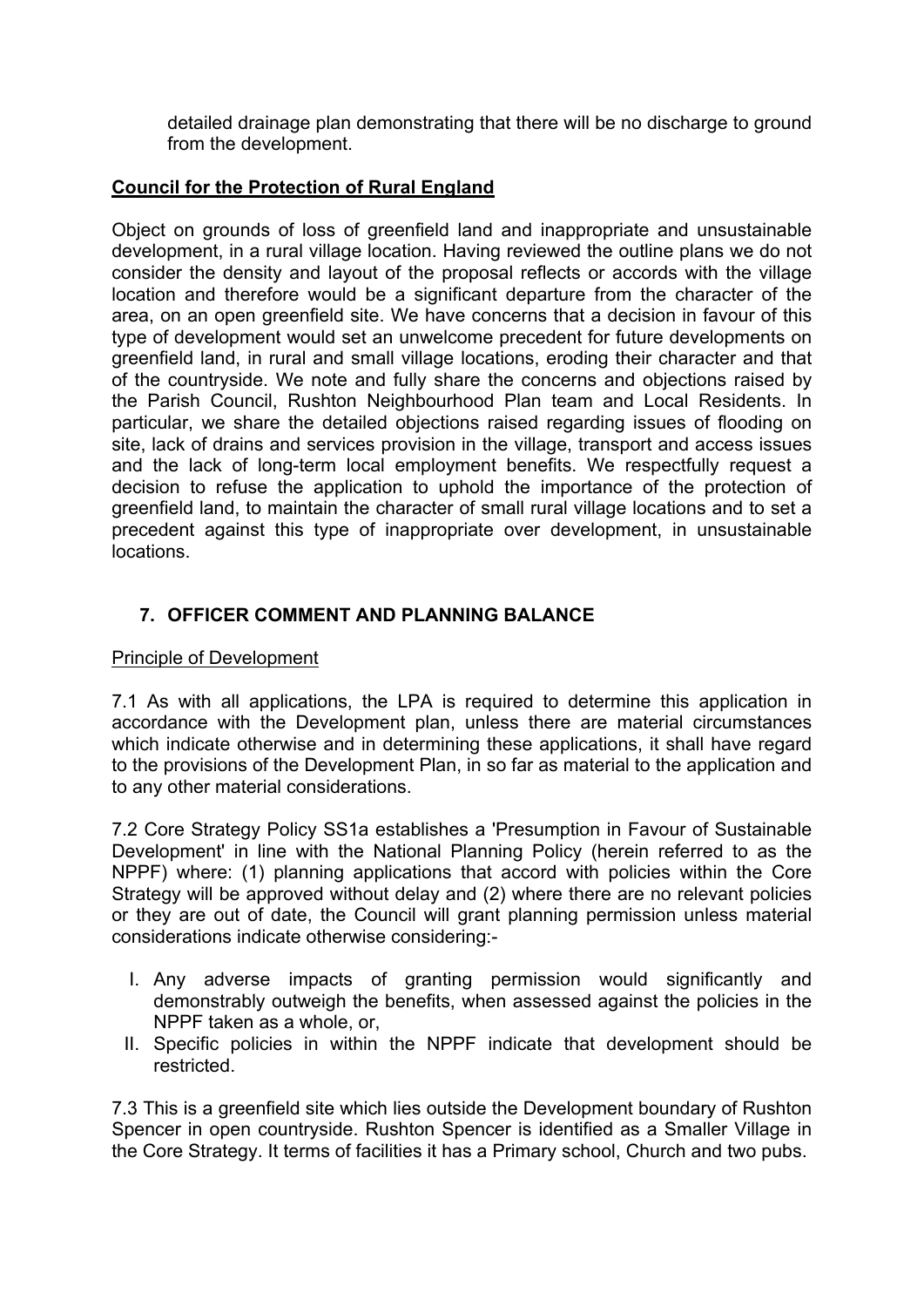7.4 Policy SS6B provides the development strategy for the Smaller Villages which aligns with and underpins the spatial strategy for the District as set out in the Core Strategy. It seeks to restrict new housing development in such locations to that which meets a local need. This is because the smaller villages have a poor range of services and facilities; they are not sustainable locations. If the alternative view is taken that the site is not within the village, then Policy SS6C is relevant. It refers to the Other Rural Areas Area Strategy; in other words those open countryside areas beyond the Smaller and Larger Villages. It also aligns with and underpins the District's spatial strategy. It seeks to strictly control new housing in such locations to that only which is essential to local needs.

7.5 The applicant takes the view that the relevant policy in terms of establishing the principle of development is SS6B. However the site is somewhat divorced from the defined Settlement boundary and no evidence is provided with the application to suggest that the proposed housing would meet a specific local need; indeed it is given to be open market housing. In any event Policy SS6B seeks to restrict new development to limited infilling and redevelopment within Infill boundaries.

7.6 In the Submission Version of the Local Plan, the concept of development boundaries for the Smaller villages has been removed and instead these villages will be subject to an infill policy. Although some of these polices have been subject to objection, in his Post Hearing Advice the Inspector has specifically commented on the proposed removal of settlement boundaries. He has not objected to this but has commented that the effects of the new approach are uncertain in terms of achieving the right balance between sustainable growth in these smaller villages and protecting their character. He has recommended that the policy approach be monitored and reviewed in order for this policy approach to be 'sound'. In other words subject to this he finds the policy approach acceptable.

7.7 Emerging Policy H1 refers to new housing development and for the Smaller villages it says at bullet point 4 that this may be acceptable where;

- *it is well related to the existing pattern of development,*
- *it will not create or expand ribbon development nor lead to a sporadic pattern of development.*
- *It will not lead to a prominent intrusion into the countryside or have an adverse impact of significance to the character of the countryside.*

7.8 For the Other Rural areas in the open countryside emerging Policy H1 says at bullet point 5 that only the following forms of housing development will be permitted;

- *Affordable housing,*
- *A new dwelling that meets an essential local need,*
- *replacement dwellings,*
- *conversion of rural buildings,*
- *redevelopment of previously developed land or*
- *the subdivision of an existing residential dwelling.*

Although only limited weight can be applied to these emerging polices given the status of the Plan, they give a very clear indication of the 'direction of travel' of the Plan, reinforced by the Inspectors comments in his Post hearing report.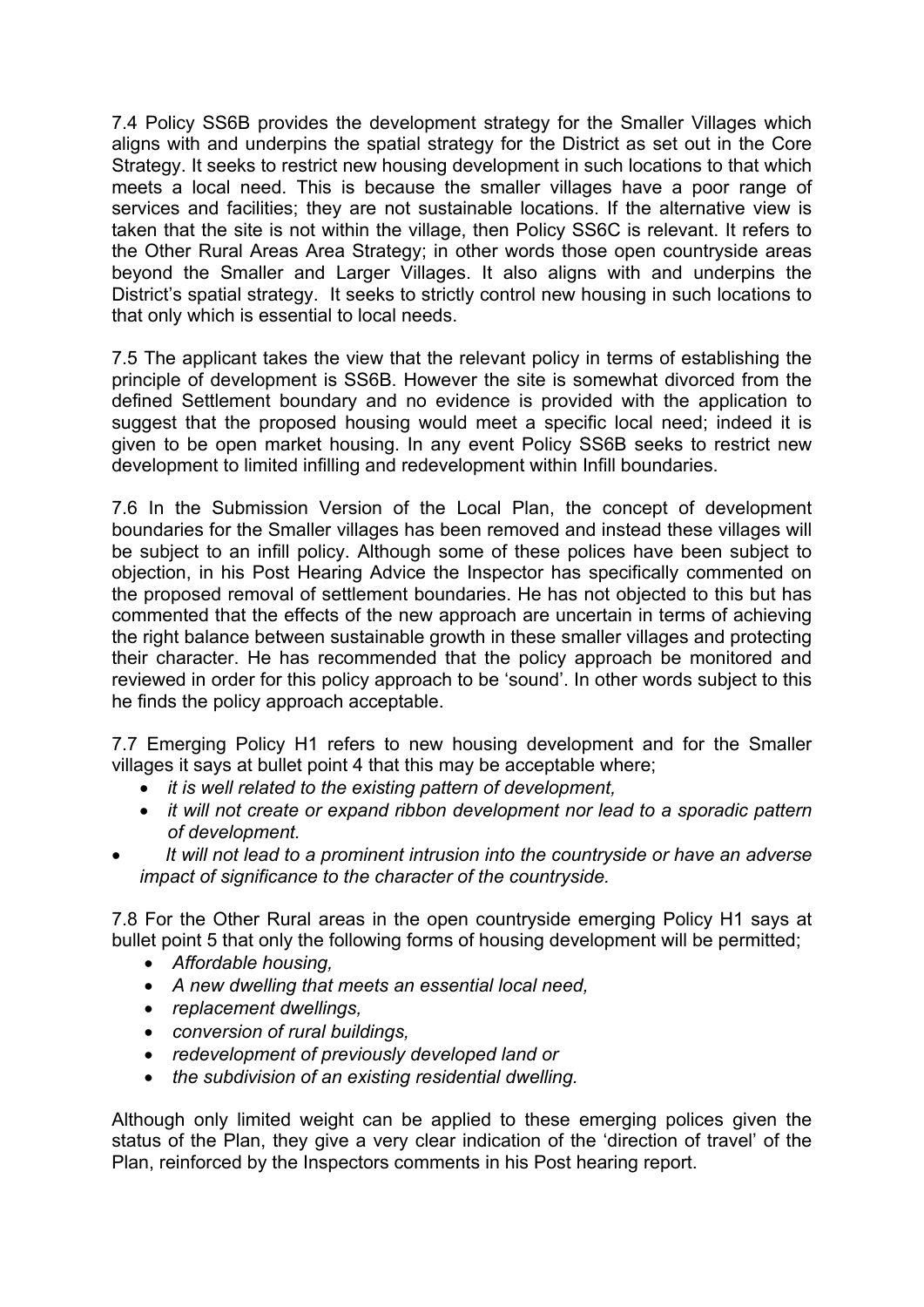7.9 Having regard to all of the above factors and the assessment below on landscape and visual impact, the conclusion is that the application site has to be regarded as 'open countryside' rather than being within the village and thus SS6C and bullet point 5 of emerging H 1 apply. The development of the site for open market housing would not meet any of the permitted categories in these policies. There is strong conflict with SS6C. Even if the alternative view is taken that the site is within a Smaller village and thus Policy SS6B and bullet point 4 of H1 apply then the judgement is that:

a) The site is not considered to relate well to the settlement of Rushton Spencer.

b) Development on the site would lead to a sporadic pattern of development

- c) Development on the site would lead to a prominent intrusion into the countryside.
- d) The proposal is not meeting a local need
- e) The site is divorced from the Saved Settlement boundary.

For these reasons the proposal conflicts with SS6C and SS6b. There is an objection in principle.

7.10 There are however other material considerations in the form of the NPPF. The Council's current housing supply is 1.99 years. The NPPF says at paragraph 11, footnote 7 that where a five year supply of deliverable housing sites can not be demonstrated, then policies which are most relevant for determining the application are out of date and in these circumstances planning permission must be granted unless the any adverse effects of doing so would significantly and demonstrably outweigh the benefits when assessed against the policies in the Framework taken as a whole. The so-called "tilted balance." This matter is returned to in the planning balance below.

### Access

7.11 Approval of access is sought at this stage. Access is proposed from the site directly onto Tanhouse Lane, which connects to the main A 523 Macclesfield Road. The Local Highway Authority advises that Tanhouse Lane is adopted for approximately 63 m from its junction with the A 523 i.e. to a point just past the proposed access. It is understood to currently serve four properties. The existing width of the Lane varies considerably. The applicant proposes to improve visibility at the point of exit onto the A 523 by reducing the height of the wall to Horseshoe Cottage.

7.12 The Local Highway Authority has considered the application. They advise that subject to securing improvements to visibility at the Tanhouse Lane /Macclesfield Road junction (which they say can be achieved within land under the control of the applicant or LHA) and subject to securing the widening of Tanhouse Lane to a minimum width of 4.5m that no objection is raised. They say that these improvements will benefit existing users of Tanhouse Lane also. They further advice that where the lane needs to be widened to 4.5 m width this can be achieved within the highway. These matters can reasonably be conditioned and with these in place there is compliance with relevant parts of Policies T 1, DC 1 and the NPPF.

7.13 In locational terms the site is not remote but neither could it be described as highly sustainable. Whilst Rushton Spencer does have a primary school, two pubs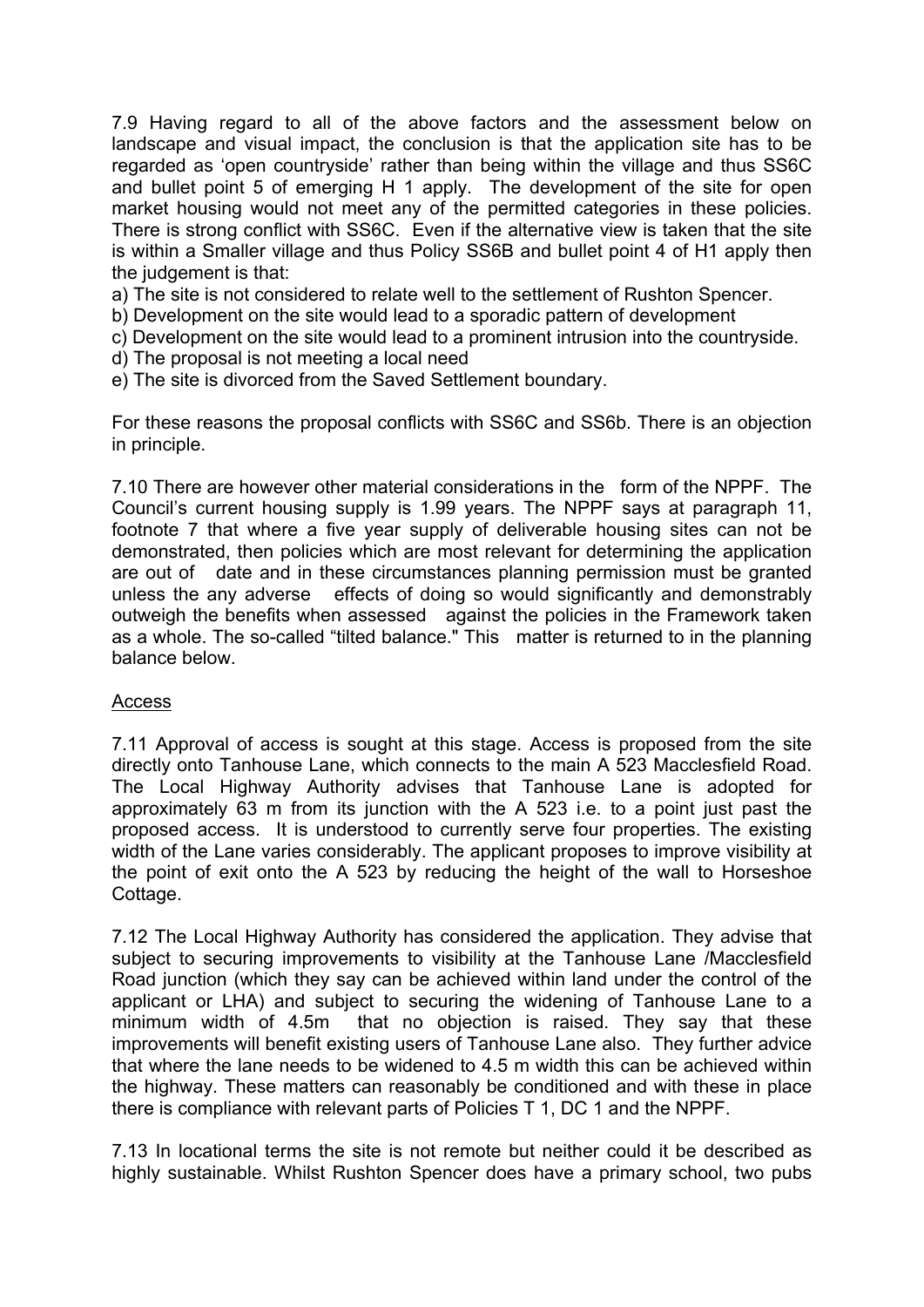and a church, as the letters of objection received state, there are no shops, post office, medical facilities etc and the bus service is infrequent. Residents from the proposed houses would be heavily reliant on the car for the majority of their regular journeys. This matter is considered to weigh against the application and conflicts with that part of T 1 which seeks to promote and support development which reduces reliance of the private car for travel journeys.

#### Landscape and Visual Impact

7.14 It is clear both from a site visit and by reference to a map that spatially the application site relates poorly to the existing village of Rushton Spencer, the nucleated part of which is centred around Sugar Street (the school, church and Royal Oak pub) to the south east. It was for this very reason that the settlement boundary was defined as it was, taking in this central core but excluding land beyond in order to protect and preserve the character of the village. From this central core development extends outwards alongside Macclesfield Road and Station Lane in a linear and much more dispersed pattern with large undeveloped gaps between buildings providing views into open countryside. These gaps and loose arrangement of buildings contribute significantly to both the setting of the settlement and the rural and character and appearance of the area in which the application site is experienced.

7.15 In the Council's Landscape and Settlement Character Assessment (2008), an evidence based document, the site lies within the Landscape character area of Ancient Slope and Valley Farmland. Localised residential development is noted as an incongruous feature in this landscape. Whilst the LCA acknowledges that this landscape is generally well structured, it says that the impact on urban expansion needs to be monitored.

7.16 The application site is some distance from the defined settlement boundary. It is part of an open field land which is prominent in views from Macclesfield Road (travelling southbound). There are also clear views into the site from the Public footpath on the Canal feeder which is on raised land and from Tanhouse Lane. It makes a positive contribution to the character of the area. The applicant's position that from Macclesfield Road development on the site would be 'framed' by existing development on Tanhouse Lane is not accepted. In all public views the site reads very much as part of the open countryside. Development on this site would introduce a visually intrusive suburban form of development which would be completely at odds with the prevailing pattern and character of development. A small estate development of up to 9 dwellings would relate very poorly to the existing settlement; it would result in a sporadic and prominent intrusion into the open countryside. Policy DC 3 seeks to protect and enhance where possible local landscape and the setting of settlements. The NPPF also says that the countryside should be recognised for its intrinsic character and beauty. For the reasons given above the proposal is considered to be harmful both to local landscape and the setting of Rushton Spencer. There is conflict with Policy DC 3 and those parts of Policies SS6B and SS6C relating to landscape and requiring development to be well related to existing settlements. There is also conflict with emerging policy H1 in this regard.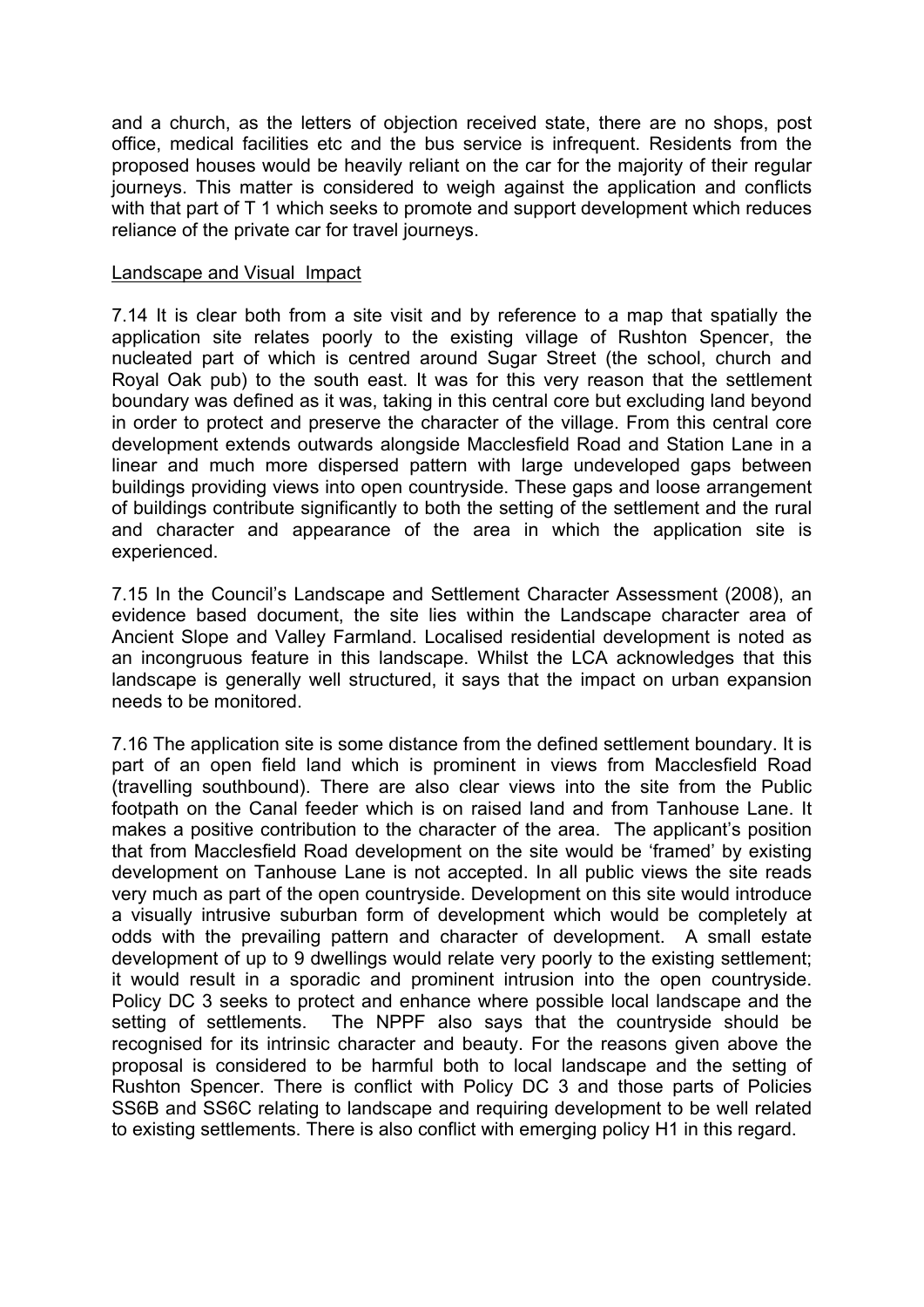The Trees and Woodland Officer's comments are awaited and will be reported at the meeting.

### Ecology

7.17 The application is accompanied by a Phase 1 Habitat Survey together with Surveys for Reptiles and Great Crested Newts. The survey identified the site as constituting poor quality semi-improved grassland. No evidence of reptiles or great crested newts were found. Avoidance, mitigation and compensation measures were advocated for breeding birds, bats and badgers. Overall it concluded that the proposed development will not give rise to any significant and demonstrable adverse impacts to ecological interests in the locality.

7.18 The Ecology Officer objected to the application on grounds firstly that the submitted did not provided sufficient space from existing hedgerows which are a habitat of 'Principal Importance'. Secondly he advised that the site is located close to two Staffordshire Sites of Biological Importance (SBI), Lane End Farm which is located 25m north of the site and Sugar Street Fields which is located 245m to the east of the site. He commented that no consideration appears to be had in the submitted layout as to how biodiversity on the site could be enhanced with reference to the adjacent and nearby SBI.

7.19 In response to the Ecology Officers objection the applicant removed 'Layout' from the determination at this stage. However this has not overcome the Ecology Officers objection. Although the proposed layout (now withdrawn) was the reason for his objection, as he says without a layout it is not clear how the development will buffer impacts on the adjacent SBI or provide satisfactory enhancements to the network of SBIs through an appropriate size and scale of habitat creation, in particular species rich grassland to add value to the network of nearby SBI sites designated for this habitat presence. He says that in order to minimise impact on and provide the necessary net gains for biodiversity as required by local and national policy, a holistic approach to the development is needed in this case because of the specific circumstances, to clearly demonstrate how impacts and enhancements can be accommodated. In the absence of such clarification, there is conflict with Policy NE1 and the NPPF.

### Drainage

7.20 No Drainage strategy was provided with the original application leading to a strong objection from the Environment Agency, an objection from the Councils Environmental Health Officer and concerns (rather than an objection) from the Canals and Rivers Trust.

7.21 A Drainage Strategy has now been provided which the applicant feels will address the concerns raised. At the time of writing this report, responses to this from consultees is awaited. Members will be updated on this at the meeting. If the concerns of statutory consultees are not addressed it may lead to a further reason for refusal.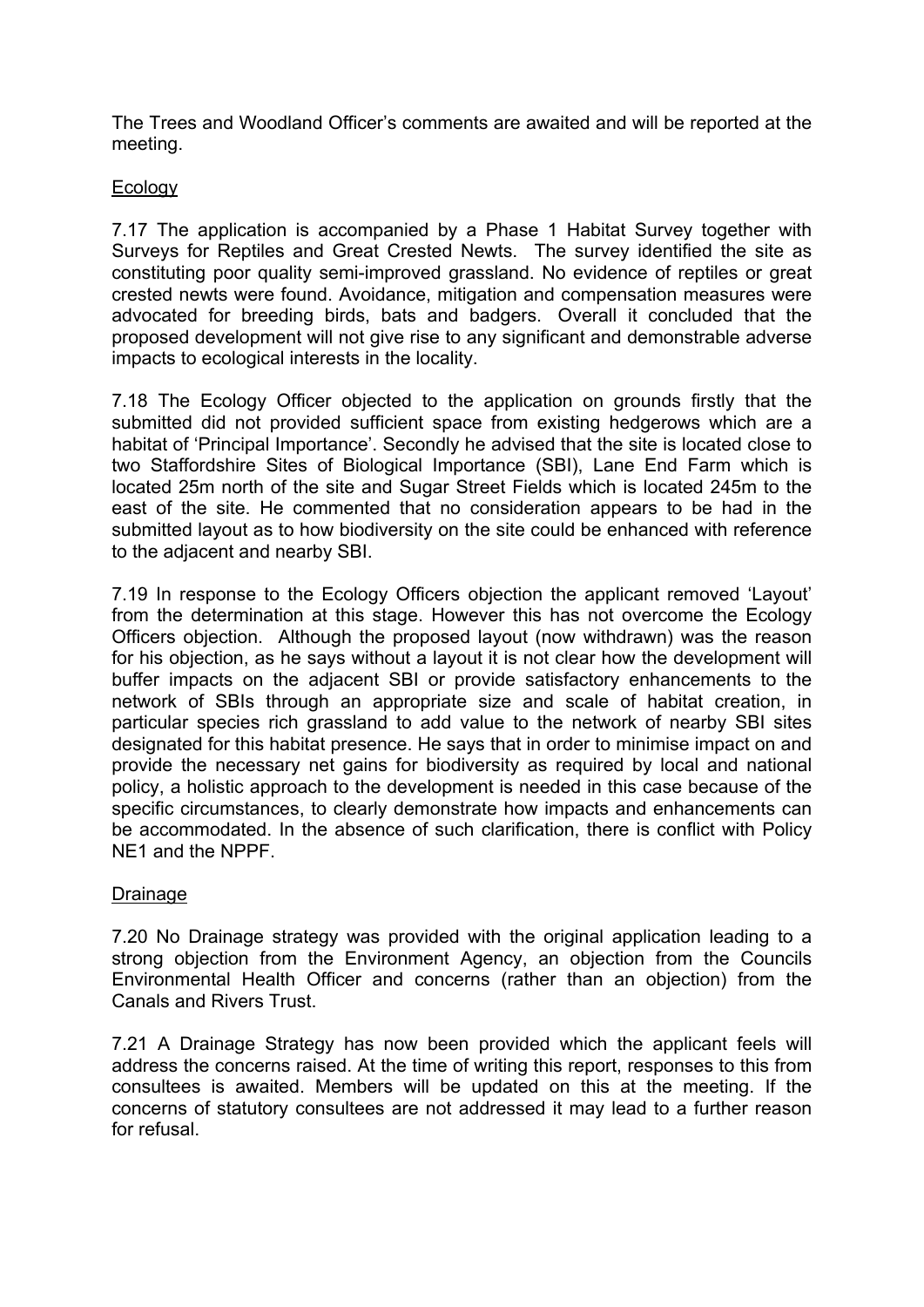### Residential Amenity

7.22 As noted above the application site lies immediately to the rear of Hallam's garage and close to the A 523 Macclesfield Road. The Environmental Health Officer has expressed concern about the proximity of the proposed new housing to these existing noise sources. No site specific Noise Assessment has been submitted to assess likely impact and whether any mitigation within the houses or externally (acoustic fencing/ bunding) is needed. This leaves some uncertainty also as to whether up to 9 houses can be accommodated on the site. In addition to the lack of a Noise Assessment the existing garage buildings and use of some land at the rear of the buildings for storage of tyres etc. presents a very unneighbourly outlook for the proposed houses. The NPPF places very strong emphasis on the planning process achieving high quality places. In light of the EHO's advice and lack of an assessment, the proposal is contrary to Polices DC1 and SD 4 and the NPPF.

### Affordable housing

7.23 The NPPF confirms at paragraph 63 that affordable housing should not be sought for residential developments that are not major developments, other than in designated rural areas. This is not a Major development nor is it in a designated rural area and accordingly no affordable housing is sought.

### Developer contributions

7.24 The size of the site does not trigger any developer contributions

### Planning Balance

7.25 Planning applications must be determined in accordance with the Development Plan unless material considerations indicate otherwise.

7.26 As set out above there is conflict with Policies SS1, SS6B, SS6C, DC1, DC3, NE1, SD1 and SD4 of the Development Plan. The NPPF is however a material consideration of weight. It sets out a presumption in favour of sustainable development. For decision taking it says at paragraph 11 that where those polices which are the most important for determining the application are out of date, the tilted balance applies i.e that permission must be granted unless the adverse impacts of doing so would significantly and demonstrably outweigh the benefits when assessed against the policies in the Framework taken as a whole. Footnote 7 confirms that 'out of date' includes applications for the provision of housing where the LPA cannot demonstrate a 5 year supply of deliverable housing sites. That is the case here with the District having a less than 2 year supply. The tilted balance applies.

7.27 The proposal would deliver economic benefits through the construction of the dwellings and once completed through extra spending power in the local economy and increased Council tax receipts. Moderate weight is attached to this. The provision of housing in circumstances of a chronic housing under supply attracts significant weight. Some social benefit is also attributed to the fact that housing would help to sustain the limited facilities available in the village. However there are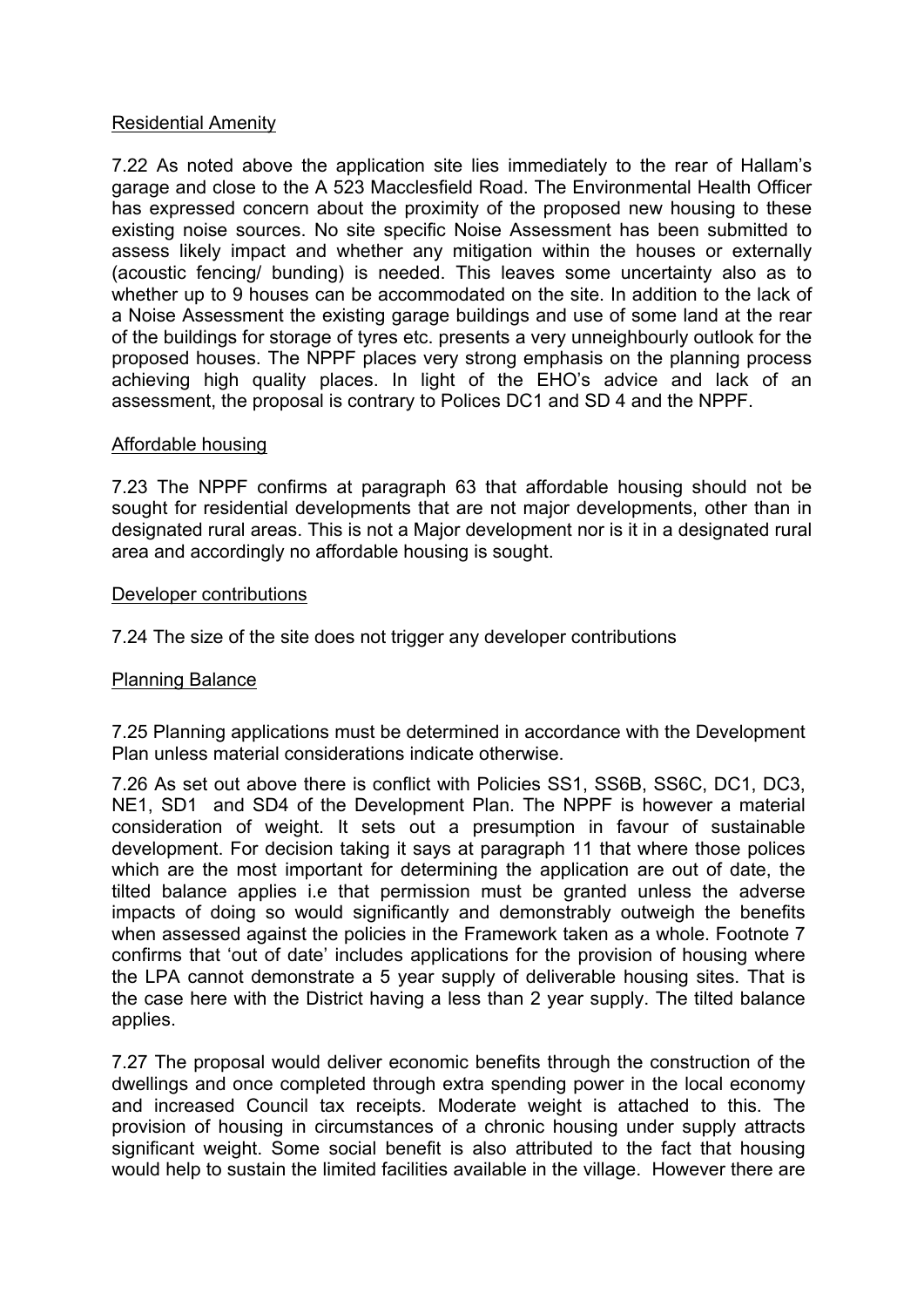serious environmental dis-benefits to the scheme. The site is not in a highly sustainable location. It is an undeveloped greenfield site in the open countryside. As discussed above its development for housing would result in harm to the character and appearance of the area and harm to biodiversity. Insufficient information has been provided to demonstrate that the amenity of the dwellings can be protected or that a drainage solution exists. Although the application seeks up to 9 dwellings, it has not been demonstrated either that this number could be accommodated and at the same time protect these acknowledged interests. There is as such conflict with Policies SS1, SS6B, SS6C, DC1, DC3, NE1, SD1 and SD4 of the adopted Core Strategy and with emerging Policy H1.The judgement is that this environmental harm is significant and demonstrable and clearly outweighs the benefits that up to 9 dwellings would bring.The propsoal will not deliver sustainable development. A recommendation of refusal is therefore made.

### **8. RECOMMENDATION**

**A That planning permission be refused for the following reasons:-**

**1. This is a greenfield site situated outside the Settlement boundary of Rushton Spencer within open countryside. Rushton Spencer is identified as a Smaller village in the adopted Staffordshire Moorlands Core Strategy DPD because of the poor range of services and facilities. The Settlement boundary is drawn tightly around the nucleated core of the village in order to accommodate limited infilling but restrict peripheral growth. Policy SS6C of the Core Strategy seeks to restrict new housing development in the open countryside to that which meets an essential local need (agricultural worker for example). Policy SS6B restricts new housing within Smaller villages to development to which meets a local need. There is no evidence that the proposal is meeting a local need or an essential need for a rural worker. Furthermore Policy SS1 (amongst other things) expects new development to provide easy access to jobs, shops and transport services and to contribute towards a reduction in carbon emissions. The majority of trips from the development would be car borne. In addition the application fails to make effective use of land by using greenfield land. For all of these reasons the principle of development is unacceptable and there is conflict with Polices SD1, SS1, SS6B and SS6C of the adopted Staffordshire Moorlands Core Strategy which form part of and underpin the spatial strategy for the District, emerging Policy H1 and the NPPF.**

**2. The site consists of part of a larger open field which is prominent from the main A523 Macclesfield Road and from a network of Public footpaths including that which runs alongside the Canal Feeder immediately adjacent to the site and which is on raised land providing clear views into the site. It is considered that the development of the site for up to 9 dwellings would be at odds with the prevailing settlement pattern. It would lead to sporadic, peripheral development and would have an urbanising impact on the area. It would be harmful to the open character and appearance of the site which makes a positive contribution to the local landscape and setting of the village. The proposal would neither protect nor enhance this local landscape or the**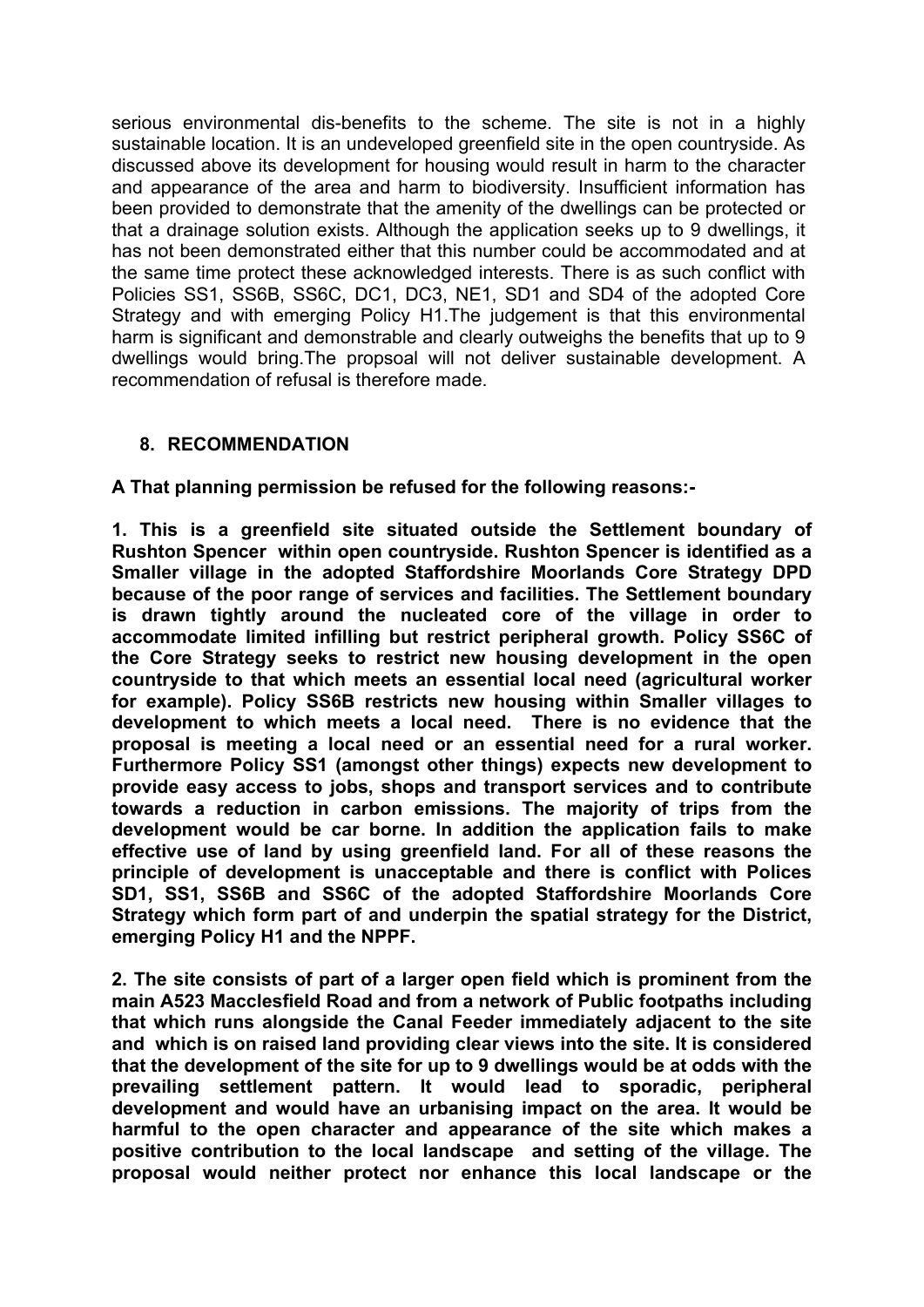**settlement setting. As such there is conflict with Policy DC3 of the adopted Staffordshire Moorlands Core Strategy and the NPPF which requires development to contribute to and enhance the natural and local environment by recognising the intrinsic character and beauty of the countryside.**

**3. The site is located close to two Staffordshire Sites of Biological Importance (SBI). Lane End Farm located 25m north of the site, and Sugar Street Fields, approximately 245m to the east. It has not been demonstrated that up to 9 dwellings can be accommodated on the site whilst providing an appropriate buffer from possible impact on the adjacent SBI or providing satisfactory enhancements to the network of SBIs through an appropriate size and scale of habitat creation. As such the proposal conflicts with Policy NE1 of the adopted Staffordshire Moorlands Core Strategy and the NPPF which require development to contribute to and enhance the natural environment by minimising impacts on and providing net gains for biodiveristy.**

**3. It has not been demonstrated that the development of the site for up to 9 dwellings will provide a satisfactory living environment for future occupiers owing to the close proximity to potential sources of noise. As such the proposal conflicts with policies DC 1 and SD4 of the adopted Staffordshire Moorlands Core Strategy and the NPPF.**

**4. Whilst it is acknowledged that the Council cannot demonstrate a 5 year supply of housing, in accordance with paragraph 11 of the National Planning Policy Framework, it is concluded for the above reasons that the adverse impacts of granting planning permission in this case and conflict with Polices SS1, SS6b, SS6C, SD1, SD4, NE1, DC1 and DC3 of the adopted Staffordshire Moorlands Core Strategy and would significantly and demonstrably outweigh the benefit that the provision of up to 9 dwellings would bring when assessed against the polices in the Framework taken as a whole.**

**B In the event of any changes being needed to the wording of the Committee's decision (such as to delete, vary or add conditions/informatives/planning obligations or reasons for approval/refusal) prior to the decision being issued, the Operations Manager - Development Services has delegated authority to do so in consultation with the Chairman of the Planning Applications Committee, provided that the changes do not exceed the substantive nature of the Committee's decision**

### **INFORMATIVES**

**1. The Framework advises that LPA'S should work proactively with applicants to secure developments that improve the economic, social and environmental conditions of the area. In this case the applicant did not seek pre application advice. Although discussions have been held with the application to try and address the technical matters, the matter of the principle of residential development on the site is unacceptable and thus no solutions have been sought.**